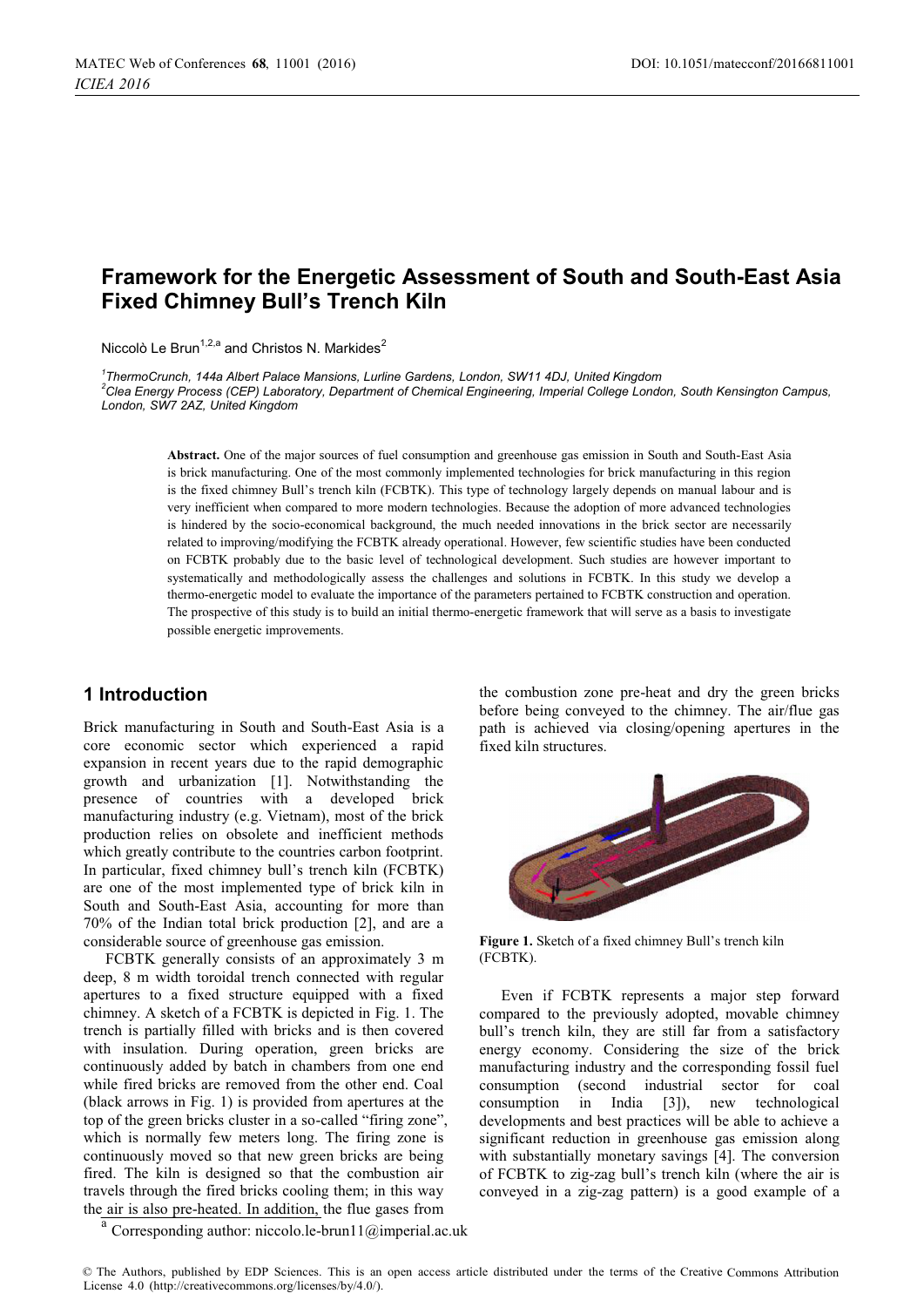relatively simple yet important innovation being able to increase both fuel economy and productivity. In order to further improve the efficiency of the FCBTK kiln and reach optimized energetic solutions, it is important to conduct systematic thermo-energetic studies. Apart from the works of Sameer and co-workers [2-3,5], such studies have been neglected in the past years due to the relatively undeveloped nature of FCBTK, which was probably regarded as less attractive than more advanced technologies. As part of this effort, this study proposes to develop a thermo-energetic framework over which the different challenges and the new solutions can be systematically studied.

### **2 Model**

The thermal model of FCBTK was developed using a one-dimensional, steady-state, lumped approach where the brick kiln is considered as a continuous process in which the bricks and the surrounding material are progressively being heated by a fictitious stationary firing section, whereas in reality the fire is moved across the stationary bricks. To develop the model, the kiln was assumed as composed of three sections: a pre-heating, a firing and a cooling section. The equations for each section were derived by conducting a mass and energy balance in each section and using simplifying assumptions. The main equations and respective assumptions comprising in the model are listed and discussed in the following lines.

The pre-heating section was modelled as a countercurrent heat exchanger where heat is transferred from the exhaust gas to the green bricks. The brick and gas temperatures were assumed to be uniform over the trench cross-sectional area. Because of the high water content in the green bricks, a constant mass flow-rate of bricks and flue gas could not be assumed during the heating and drying process of the bricks. Instead a spatially dependent mass flow-rate was adopted, as given by the following equation:

$$
-\frac{d\dot{m}_{\rm g}}{dx} = \frac{d\dot{m}_{\rm b}}{dx} = S_{\rm bg} k_{\rm bg} (x_{\rm sat}(T_{\rm b}) - x_{\rm g}), \qquad (1)
$$

where  $\dot{m}_b$  is the mass of brick,  $S_{bg}$  is the available surface per unit of length between the bricks and the flue gas,  $k_{\text{bg}}$ is the mass heat transfer coefficient,  $x_{\text{sat}}$  and  $x_{\text{g}}$  are respectively the humidity ratio at the brick surface and in the flue gas. The temperature profile of the bricks and the flue gas in the heating section is found by conducting an energy balance on each stream:

$$
\begin{aligned} \left( \dot{m}_{\rm b} + \dot{m}_{\rm sur} \right) c_{p,\rm b} \frac{d\tau_{\rm b}}{dx} &= S_{\rm bg} h_{\rm bg} \left( T_{\rm g} - T_{\rm b} \right) + \\ S_{\rm b0} h_{\rm b0} \left( T_0 - T_{\rm b} \right) - \frac{d\tau_{\rm b}}{dx} \Delta h_{\rm vap} \end{aligned} \tag{2}
$$

$$
\dot{m}_{\rm g}c_{p,\rm g}\frac{\rm d\it T_{\rm g}}{\rm d\it x}=-S_{\rm b}h_{\rm bg}\left(T_{\rm g}-T_{\rm b}\right) \eqno(3)
$$

Here  $\dot{m}_{\text{sur}}$  is the mass of the surrounding kiln bricks and soil. Neglecting  $\dot{m}_{\text{sur}}$  in the model would add a major source of error; indeed as the fire is moved during the kiln operation, new sections of the kiln need to be heated up to temperature, therefore consuming additional energy. The other terms in Eqs. 2-3, namely  $c_{p,g}$ ,  $c_{p,g}$ ,  $T_b$ ,  $T_g$ represent the heat capacity and the temperature of respectively bricks and air;  $h_{\text{bg}}$  and  $h_{\text{b0}}$  represents the brick/flue gas heat transfer coefficient and the brick/environment heat transfer coefficient;  $S_{\text{ho}}$  is the brick/environment surface area per unit of length.

The firing section was modelled by considering a uniform firing temperature  $T_f$ . The energy balance for the solid and gaseous phases can be written as

$$
(m_b + m_{\text{sur}})c_{p,b}(T_{b,in} - T_f) - m_b \Delta h_r +
$$
  
\n
$$
m_a c_{p,a}(T_{a,in} - T_0) - m_g c_{p,g}(T_f - T_0) -
$$
  
\n
$$
S_{b0}h_{b0}(T_0 - T_f) + \dot{Q} = 0
$$
\n(4)

where  $\dot{\mathbf{Q}}$  is the heat input rate, related to the amount (rate) of coal consumed. The term  $\Delta h_r$  is the enthalpy of reaction and accounts for the energy consumed by the chemical/physical processes during brick firing. The mass of the flue gases is found from the mass of air,  $\dot{m}_s$ , and the amount of fuel burnt, calculated from the knowledge of the heat input rate  $\dot{Q}$ .

The cooling zone is modelled similarly to the heating section, with the mass flow-rate of brick and the mass flow-rate of inlet air assumed constant. The energy balances for this section are:

$$
\begin{aligned} \left( \dot{m}_{\rm b} + \dot{m}_{\rm sur} \right) c_{\rm p,b} \frac{\mathrm{d}T_{\rm b}}{\mathrm{d}x} &= S_{\rm ba} h_{\rm ba} \left( T_{\rm a} - T_{\rm b} \right) + \\ S_{\rm b0} h_{\rm b0} \left( T_0 - T_{\rm b} \right) \end{aligned} \tag{5}
$$

$$
\dot{m}_a c_{p,a} \frac{\mathrm{d}T_a}{\mathrm{d}x} = -S_{ba} h_{ba} (T_a - T_b). \tag{6}
$$

The model is completed by giving the expression for the heat transfer coefficients and the mass transfer coefficient, along with the equation governing the combustion process. The complete set of equations was solved in MATLAB using an in-house made algorithm. The algorithm iteratively calculates the heat input rate  $$ based on the temperature profiles, then finds the mass flow-rate of each stream and finally the temperature profiles. These steps are repeated until convergence. The model was checked for mesh independency and it was found that a 1,000 point spatial discretization gave acceptable results.

#### **3 Results**

The model was applied to a typical design of a FCBTK. The values of some parameters (such as the mass of surrounding bricks/soil material) were inferred from the study of Sameer [4] which reported a detailed analysis of a Bull's trench kiln. The main values of the model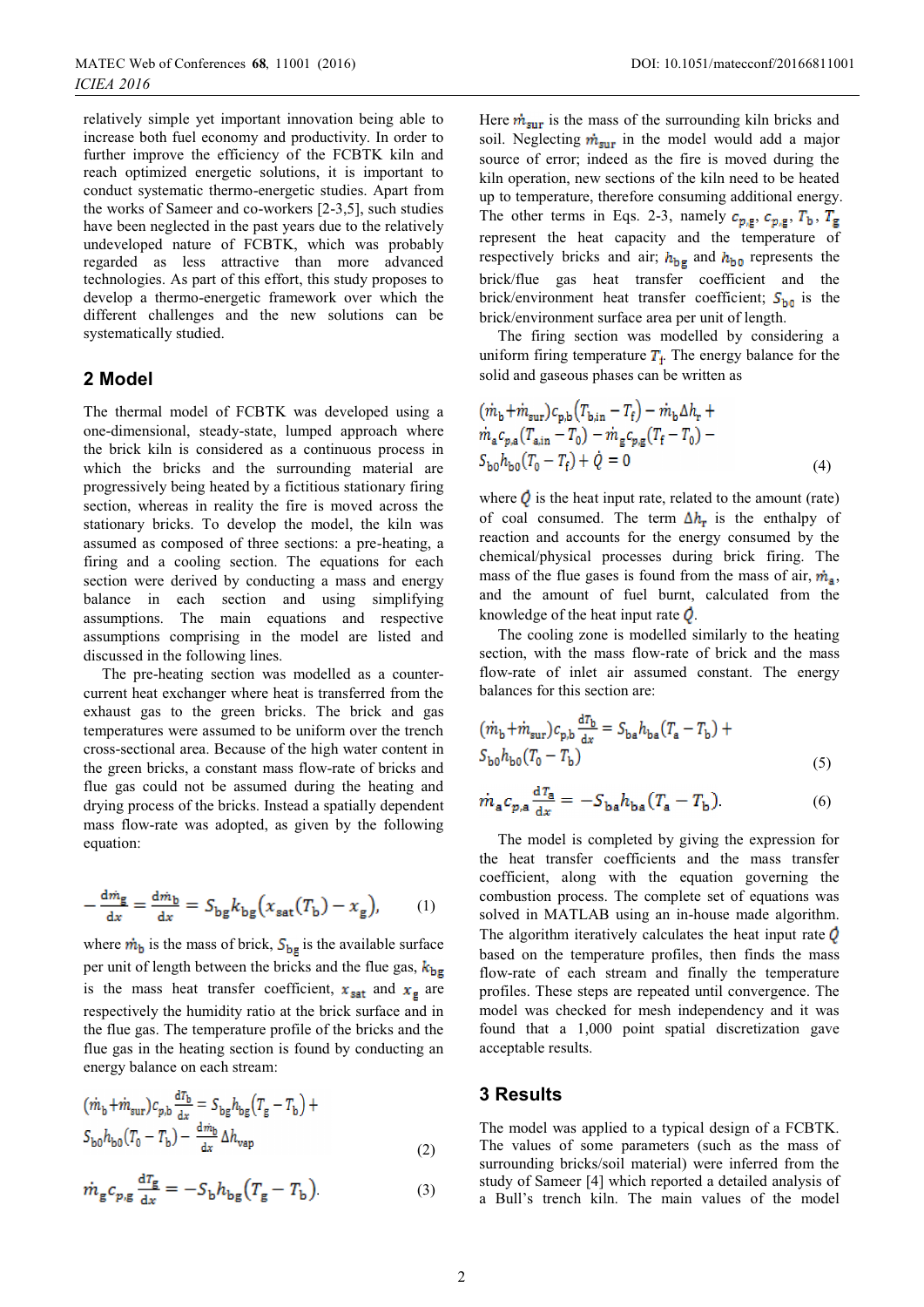parameters are hereby described. The kiln trench was assumed to have a height of 3 m and a width of 8 m, with an overall length of 130 m. The pre-heating, firing and cooling sections were assumed to have a length of respectively 40, 10, 80 m. The daily dry brick production was assumed to be 80,000 kg approximately corresponding to a production of 30,000 bricks per day. The baseline air flow-rate was assumed to be 80,000 kg/d of dry air. The amount of coal used varied according to the heat losses and the air flow-rate, with an indicative value of 3,500 kg/d. The coal was assumed to have a carbon ratio of 0.72 and a lower heating value of 22 MJ/kg. The values of brick-gas/air and bricksurrounding heat transfer coefficients were indicatively between 1 and 10  $W/m^2K$  depending on the different conditions. The mass heat transfer coefficient was assumed to be  $0.01 \text{ kg/m}^2$ s while the geometric parameters, such as  $S_{\text{ba}}$ , were calculated based on the standard brick disposition in Bull's trench kilns.



**Figure 2.** Temperature profiles across the kiln length. The bricks move from left to right in the figure whereas the air/flue gas from right to left. The kiln is divided in a pre-heating section  $(0 - 40 \text{ m})$ , a firing section  $(40 - 46 \text{ m})$ , and a cooling section  $(46 - 126)$  m).

The results regarding typical temperature profiles in the pre-heating, firing and cooling regions of the kiln are reported in Fig. 2. It is evident how the temperature of the cooling section decreases more slowly compared to the pre-heating section. The main reason for this behaviour is the lower heat capacity of the air flow compared to the mass of bricks and surrounding material. The mass of surrounding material shifts the heat capacity ratio of the two streams in counter-current flow (hot solid and cold air) from around 1 to more than 1 (around 1.7 in the present case). The lower the heat capacity ratio, the shorter is the distance over which the heat recovery from the hot solid to the cold air takes place. With a higher heat capacity ratio, due to the longer distance exhibiting higher temperatures, the heat losses to the environment from the cooling section are substantial, comprising the largest part of the energy loss. To further understand the effect of air flow-rate, Fig. 3 reports the specific energy consumption (SEC) for different values of excess air and brick-air normalized heat flux, equal to  $S_{ba}h_{ba}$ . As

3

showed, increasing the excess air diminishes the fuel consumption, thus increasing the efficiency. Large amount of excess air  $(200 - 250\%$ , corresponding to an equivalent fuel/oxidant ratio of  $0.33 - 0.28$ ) can achieve a 5 – 10% reduction in energy consumption. From the present discussion it follows that the use of a low equivalent ratio (in the range  $0.5 - 0.25$ ) is an intrinsic characteristic of Bull's trench kilns which allows for better heat recovery. Of course, too large amount would results in larger heat losses in the heating section and as sensible heat in the flue gas stream. In Fig. 3, there is an evident increase in SEC for too large amounts of excess air used. This situation was reported in the study of Majumdar *et al*. [6], in which the major source of heat loss was identified as the sensible heat in the flue gases (60%). An accurate tuning of the air flow-rate in the kiln is therefore considered essential to improve the performance of Bull's trench kilns.



**Figure 3.** Specific energy consumption (SEC) as a function of the excess air percentage. The different colours refer to different values of  $S_{ba}h_{ba}$ : 150 W/K (blue), 225 W/K (green), and 300 W/K (red).

Another possibility to diminish the heat losses to the environment is to increase the brick-air surface and heat transfer coefficient. As showed in Fig. 3, the SEC reduction by increasing the value of  $S_{ba}h_{ba}$  is substantial. This is the one of the main reasons for the increase in efficiency caused by the conversion from a standard brick arrangement to a zig-zag pattern. The zig-zag flow pattern of the air stream increases both the air-brick surface and the heat transfer coefficient. A higher value of  $S_{\text{ba}}h_{\text{ba}}$  leads to a more efficient heat recovery, which in turn decreases the distance over which the temperature is maintained high, decreasing the heat losses to the environment. A zig-zag brick pattern however also increases the pressure losses in the kiln reducing the flow of air. A reduced flow of air could hinder the beneficial effect of the zig-zag pattern as mentioned in the previous discussion. Therefore, in order to fully exploiting the benefits of zig-zag kilns, it seems necessary to increase